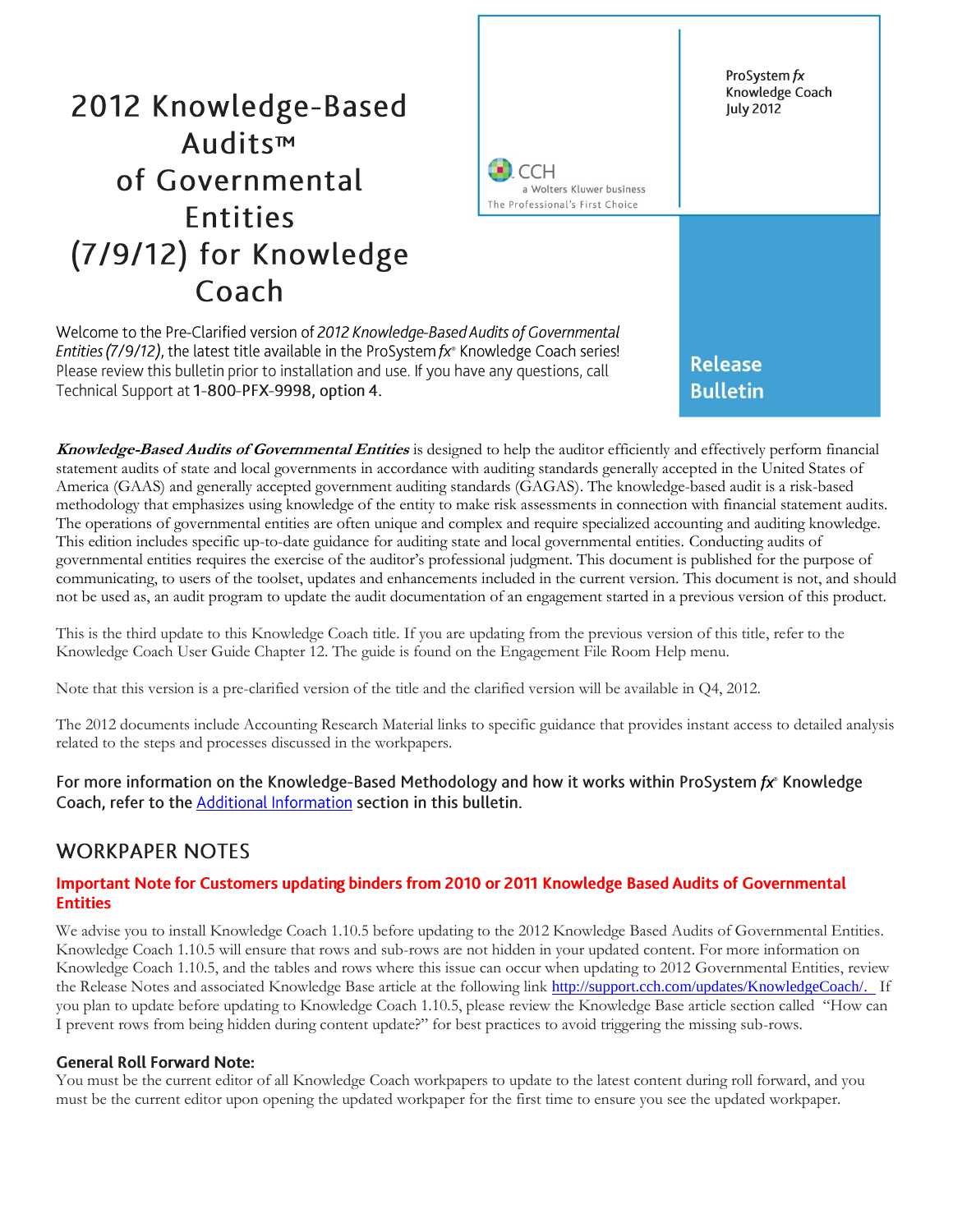The 2012 Knowledge Coach documents have been updated to take into account new or pending auditing standards and guidance, including the requirements of SASs 118, 119, 120, and 121; changes made to OMB Circular A-133 through May 1, 2011; and guidance in the most recent editions of the AICPA Audit Guides, *Government Auditing Standards and Circular A-133 Audits* and *State and Local Governments*. In addition, various practice alerts have been added to address the applicability of new or pending audit standards and guidance to audits of state and local governments. The workpapers have been updated, where applicable, with links to the guidance in CCH's *Knowledge-Based Audits of State and Local Governments with Single Audits*.

The 2012 edition of *Knowledge-Based Audits of Governmental Entities* is current through SAS-121 and GASB-64 and includes the following updates:

|                                             | <b>Type</b><br>of<br>Chang |                                                                                   |                   | <b>Based</b><br>on<br>Standar | Standard<br>Referenc | <b>Roll Forward</b>                                                                                                                                                                                                                                                                                 |
|---------------------------------------------|----------------------------|-----------------------------------------------------------------------------------|-------------------|-------------------------------|----------------------|-----------------------------------------------------------------------------------------------------------------------------------------------------------------------------------------------------------------------------------------------------------------------------------------------------|
| Tool                                        | e                          | <b>Description of Change</b>                                                      | Location          | d Y/N                         | e                    | Considerations                                                                                                                                                                                                                                                                                      |
| <b>KBA-All</b>                              | Modify                     | <b>Updated Clarity Practice Points</b>                                            | Practice<br>Point | $\mathbf N$                   | N/A                  |                                                                                                                                                                                                                                                                                                     |
| <b>KBA-201</b>                              | <b>New</b>                 | Practice Alert added for GAGAS 2011<br>Revision                                   | Practice<br>Point | $\mathbf N$                   | N/A                  |                                                                                                                                                                                                                                                                                                     |
| <b>KBA-302</b>                              | <b>New</b>                 | Practice Alert added for GASB 60                                                  | Practice<br>Point | $\mathbf Y$                   | GASB-60              |                                                                                                                                                                                                                                                                                                     |
| <b>KBA-302</b>                              | <b>New</b>                 | Practice Alert added for GASB 61                                                  | Practice<br>Point | $\mathbf Y$                   | GASB-61              |                                                                                                                                                                                                                                                                                                     |
| <b>KBA-403</b><br>through<br><b>KBA-408</b> |                            |                                                                                   |                   |                               |                      | Since no data will be kept in<br>excel workpapers when<br>replaced with latest content,<br>you may want to set the roll<br>forward properties to<br>"Include in roll forward"<br>for this workpaper and<br>manually add the new<br>column so that your<br>previous work is kept on<br>roll forward. |
| <b>KBA-901</b>                              | <b>New</b>                 | Section added for Statement of Net<br>Position (GASB-63)                          | Procedure         | $\overline{Y}$                | GASB-63              |                                                                                                                                                                                                                                                                                                     |
| <b>KBA-901</b>                              | New                        | Practice Point added for GASB-62                                                  | Practice<br>Point | $\overline{Y}$                | GASB-62              |                                                                                                                                                                                                                                                                                                     |
| <b>KBA-901</b>                              | <b>New</b>                 | Disclosures added for Governmental<br>Funds                                       | Procedure         | $\overline{Y}$                | GASB-54              |                                                                                                                                                                                                                                                                                                     |
| <b>KBA-901</b>                              | <b>New</b>                 | Disclosures added for Governmental<br>Funds- early adopters of GASB-63            | Procedure         | $\overline{Y}$                | GASB-63              |                                                                                                                                                                                                                                                                                                     |
| <b>KBA-901</b>                              | <b>New</b>                 | Disclosures added for Proprietary<br>Funds- early adopters of GASB-63             | Procedure         | $\mathbf Y$                   | GASB-63              |                                                                                                                                                                                                                                                                                                     |
| <b>KBA-901</b>                              | <b>New</b>                 | Disclosures added for Fiduciary Funds-<br>early adopters of GASB-63               | Procedure         | $\mathbf Y$                   | GASB-63              |                                                                                                                                                                                                                                                                                                     |
| <b>KBA-901</b>                              | <b>New</b>                 | Practice Point added for 2 exposure<br>drafts                                     | Practice<br>Point | $\mathbf N$                   | N/A                  |                                                                                                                                                                                                                                                                                                     |
| <b>KBA-901</b>                              | Modify                     | Terms modified to include GASB-63<br>early adopters                               | Procedure         | $\mathbf Y$                   | GASB-63              |                                                                                                                                                                                                                                                                                                     |
| <b>KBA-901</b>                              | Modify                     | Terms modified to include GASB-64<br>early adopters                               | Procedure         | $\overline{Y}$                | GASB-64              |                                                                                                                                                                                                                                                                                                     |
| <b>KBA-901</b>                              | <b>New</b>                 | Derivative Instruments table - new<br>section added for GASB-64 early<br>adopters | Procedure         | $\mathbf Y$                   | GASB-64              |                                                                                                                                                                                                                                                                                                     |

# Knowledge-Based Audit Documents (KBAs):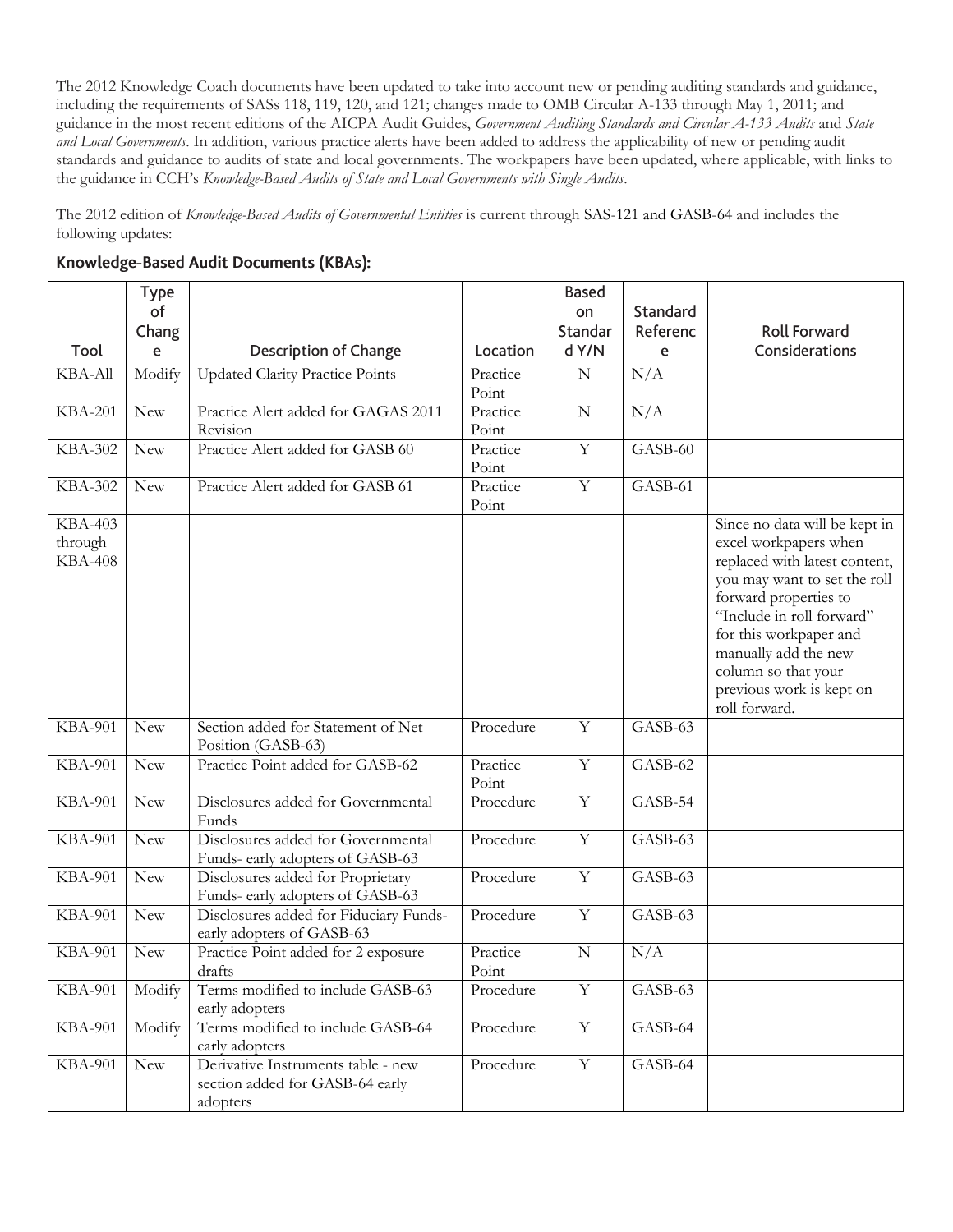**• KBA-901** provides presentation and disclosure checklists that are unique to governmental GAAP. These are updated annually and are current through the issuance of GASB 64, *Derivative Instruments - Application of Hedge Accounting Termination Provisions -- An Amendment of GASB Statement No. 53*.

# Audit Programs (AUDs):

| Tool           | <b>Type</b><br>of<br>Chang<br>e | <b>Description of Change</b>                                                                                                                                                                                                                                                                                                                                                                                                                                                                                                                                                                                                                                                                                                                                                                                                                                                                                                                                                                                                            | Location          | <b>Based</b><br>on<br>Standar<br>d Y/N | Standard<br>Referenc<br>e | <b>Roll Forward</b><br>Considerations |
|----------------|---------------------------------|-----------------------------------------------------------------------------------------------------------------------------------------------------------------------------------------------------------------------------------------------------------------------------------------------------------------------------------------------------------------------------------------------------------------------------------------------------------------------------------------------------------------------------------------------------------------------------------------------------------------------------------------------------------------------------------------------------------------------------------------------------------------------------------------------------------------------------------------------------------------------------------------------------------------------------------------------------------------------------------------------------------------------------------------|-------------------|----------------------------------------|---------------------------|---------------------------------------|
| <b>AUD-101</b> | Modify                          | Clarity Practice Points updated                                                                                                                                                                                                                                                                                                                                                                                                                                                                                                                                                                                                                                                                                                                                                                                                                                                                                                                                                                                                         | Practice<br>Point | ${\bf N}$                              | N/A                       |                                       |
| <b>AUD-201</b> | Modify                          | Clarity Practice Points updated                                                                                                                                                                                                                                                                                                                                                                                                                                                                                                                                                                                                                                                                                                                                                                                                                                                                                                                                                                                                         | Practice<br>Point | $\mathbf N$                            | N/A                       |                                       |
| $AUD-601$      | Modify                          | Clarity Practice Points updated                                                                                                                                                                                                                                                                                                                                                                                                                                                                                                                                                                                                                                                                                                                                                                                                                                                                                                                                                                                                         | Practice<br>Point | ${\bf N}$                              | N/A                       |                                       |
| $AUD-602$      | Modify                          | Clarity Practice Points updated                                                                                                                                                                                                                                                                                                                                                                                                                                                                                                                                                                                                                                                                                                                                                                                                                                                                                                                                                                                                         | Practice<br>Point | ${\bf N}$                              | N/A                       |                                       |
| $AUD-603$      | Modify                          | Clarity Practice Points updated                                                                                                                                                                                                                                                                                                                                                                                                                                                                                                                                                                                                                                                                                                                                                                                                                                                                                                                                                                                                         | Practice<br>Point | ${\bf N}$                              | N/A                       |                                       |
| $AUD-604$      | Modify                          | Clarity Practice Points updated                                                                                                                                                                                                                                                                                                                                                                                                                                                                                                                                                                                                                                                                                                                                                                                                                                                                                                                                                                                                         | Practice<br>Point | ${\bf N}$                              | N/A                       |                                       |
| <b>AUD-701</b> | Modify                          | Clarity Practice Points updated                                                                                                                                                                                                                                                                                                                                                                                                                                                                                                                                                                                                                                                                                                                                                                                                                                                                                                                                                                                                         | Practice<br>Point | ${\bf N}$                              | N/A                       |                                       |
| AUD-<br>800s   | Modify                          | Modified procedures related to<br>analytical procedures including new<br>steps as follows:<br>20. We documented the following<br>items when an analytical procedure<br>was, either alone or in combination<br>with tests of details, as a substantive<br>procedure: used as the principal<br>substantive test:<br>a. Our determination of the suitability<br>of the substantive analytical procedures<br>for given assertions, taking account of<br>the assess risks of material<br>misstatement and tests of details, if<br>any, for these assertions.<br>b. Our evaluation of the reliability of<br>the data used to develop our<br>expectations. We have considered the<br>source, comparability, and nature and<br>relevance of information available, and<br>controls over preparation.<br>c. Our expectation of the recorded<br>amounts or ratios and the factors that<br>were considered in developing the<br>expectation. We considered whether<br>the expectation is sufficiently precise to<br>identify misstatements (either | Procedure         | ${\bf N}$                              | N/A                       |                                       |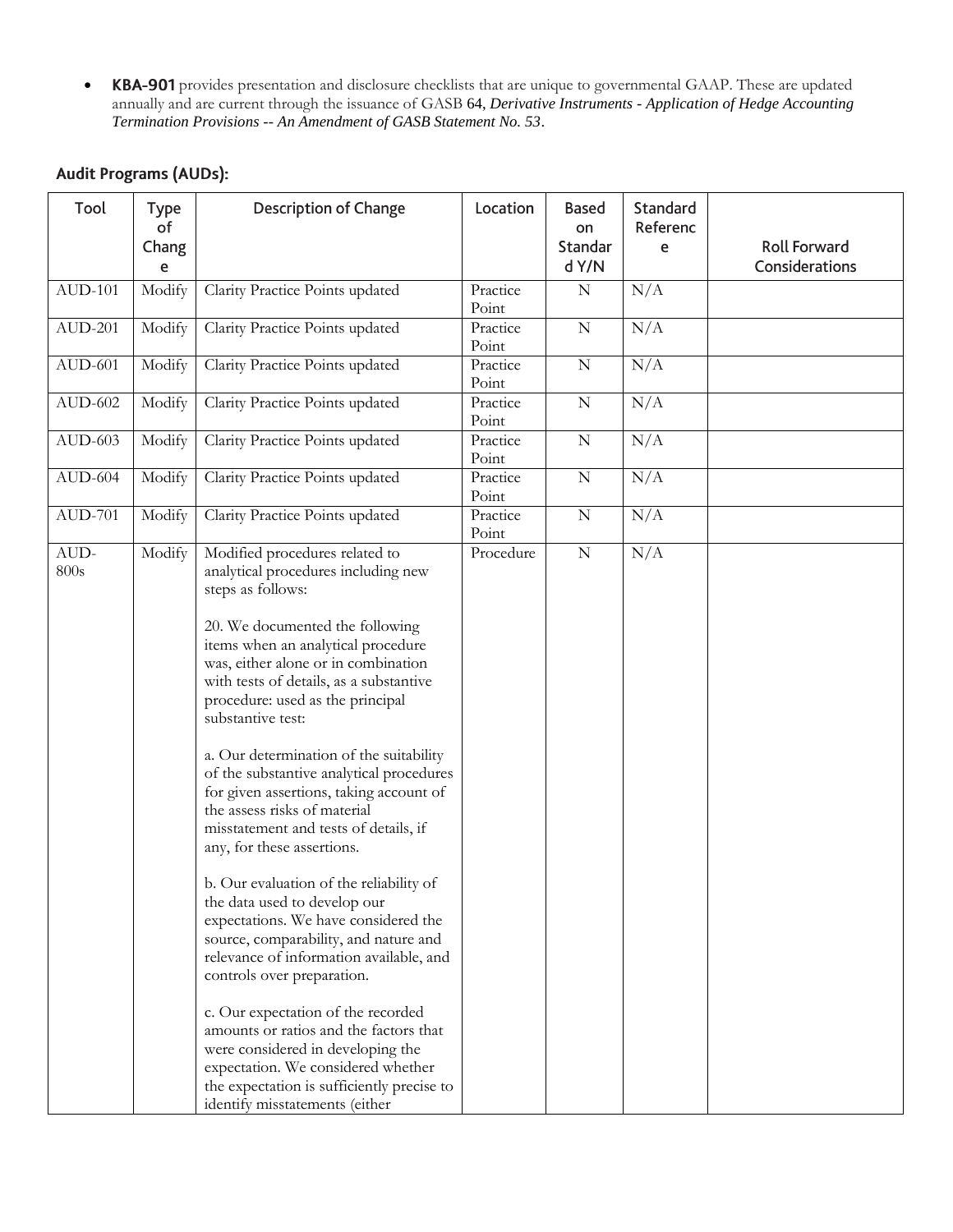|           |        | individually or in the aggregate) that                                    |           |                |         |  |
|-----------|--------|---------------------------------------------------------------------------|-----------|----------------|---------|--|
|           |        | may cause the financial statements to                                     |           |                |         |  |
|           |        | be materially misstated.                                                  |           |                |         |  |
|           |        |                                                                           |           |                |         |  |
|           |        | d. The amount of difference from the                                      |           |                |         |  |
|           |        | expected value that should lead to                                        |           |                |         |  |
|           |        | further investigation.                                                    |           |                |         |  |
|           |        |                                                                           |           |                |         |  |
|           |        | f. Inquiries of management regarding                                      |           |                |         |  |
|           |        | any results of analytical procedures that                                 |           |                |         |  |
|           |        | did not meet our expectations. We also                                    |           |                |         |  |
|           |        | obtained appropriate audit evidence to                                    |           |                |         |  |
|           |        | support management's responses.                                           |           |                |         |  |
| AUD-      | Modify | Updated Practice Point for analytical                                     | Practice  | $\overline{N}$ | N/A     |  |
| 800s      |        | procedures                                                                | Point     |                |         |  |
| AUD-      | Modify | Clarity Practice Points updated                                           | Practice  | ${\bf N}$      | N/A     |  |
| 800s and  |        |                                                                           | Point     |                |         |  |
| 900s      |        |                                                                           |           |                |         |  |
| $AUD-$    |        |                                                                           | Procedure | ${\bf N}$      | N/A     |  |
| 800s      | Modify | Modified verbiage on cancelled checks                                     |           |                |         |  |
|           |        | to include copies and ACH<br>documentation.                               |           |                |         |  |
| $AUD-802$ | New    | Added Practice Point about credit risk                                    | Practice  | $\overline{N}$ | N/A     |  |
|           |        | disclosure                                                                | Point     |                |         |  |
| AUD-813   | Delete |                                                                           | Procedure | Y              | SAS-120 |  |
|           |        | Deleted procedures for RSI prior to<br>the adoption of SAS-120 including: |           |                |         |  |
|           |        |                                                                           |           |                |         |  |
|           |        | 24. If supplementary information to                                       |           |                |         |  |
|           |        | the audited financial statements is                                       |           |                |         |  |
|           |        | required by the FASB, we applied the                                      |           |                |         |  |
|           |        | following procedures to the                                               |           |                |         |  |
|           |        | information:                                                              |           |                |         |  |
|           |        |                                                                           |           |                |         |  |
|           |        | a. We inquired of management about                                        |           |                |         |  |
|           |        | the methods of preparing the                                              |           |                |         |  |
|           |        | information, including (1) whether it is                                  |           |                |         |  |
|           |        | measured and presented within                                             |           |                |         |  |
|           |        | prescribed guidelines, (2) whether                                        |           |                |         |  |
|           |        | methods of measurement or                                                 |           |                |         |  |
|           |        | presentation have been changed from                                       |           |                |         |  |
|           |        | those used in the prior period and the                                    |           |                |         |  |
|           |        | reasons for any such changes, and (3)                                     |           |                |         |  |
|           |        | any significant assumptions or                                            |           |                |         |  |
|           |        | interpretations underlying the                                            |           |                |         |  |
|           |        | measurement or presentation.                                              |           |                |         |  |
|           |        |                                                                           |           |                |         |  |
|           |        | b. We compared the information for                                        |           |                |         |  |
|           |        | consistency with (1) management's                                         |           |                |         |  |
|           |        | responses to the foregoing inquiries,                                     |           |                |         |  |
|           |        | (2) audited financial statements, and (3)                                 |           |                |         |  |
|           |        | other knowledge obtained during the                                       |           |                |         |  |
|           |        | audit of the financial statements.                                        |           |                |         |  |
|           |        |                                                                           |           |                |         |  |
|           |        | c. We considered whether                                                  |           |                |         |  |
|           |        | representations on required                                               |           |                |         |  |
|           |        | supplementary information should be                                       |           |                |         |  |
|           |        | included in specific written                                              |           |                |         |  |
|           |        | representations obtained from                                             |           |                |         |  |
|           |        | management.                                                               |           |                |         |  |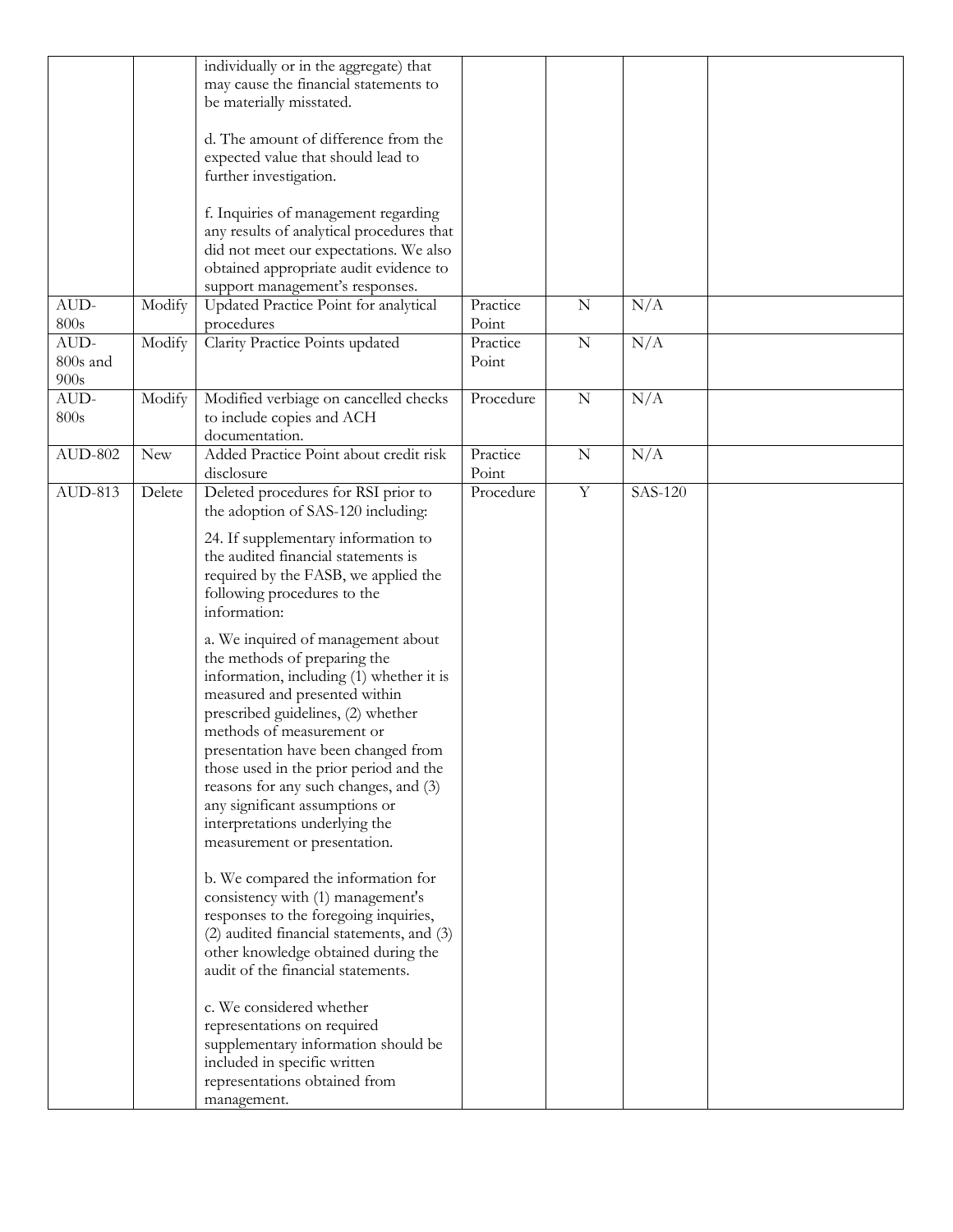|                |            | d. We applied additional procedures, if<br>any, that other generally accepted<br>auditing standards prescribe for<br>specific types of required<br>supplementary information.<br>e. We made additional inquiries if<br>application of the above procedures<br>caused us to believe that the<br>information may not be measured or |                    |                |     |                                                                                                                                                           |
|----------------|------------|-----------------------------------------------------------------------------------------------------------------------------------------------------------------------------------------------------------------------------------------------------------------------------------------------------------------------------------|--------------------|----------------|-----|-----------------------------------------------------------------------------------------------------------------------------------------------------------|
| <b>AUD-815</b> | <b>New</b> | presented within applicable guidelines.<br>Added Practice Point - pool                                                                                                                                                                                                                                                            | Practice           | $\mathbf N$    | N/A |                                                                                                                                                           |
| AUD-819        | New        | investment managers<br>NEW AUDIT PROGRAM- Self<br>Insurance                                                                                                                                                                                                                                                                       | Point<br>Procedure | $\overline{N}$ | N/A | This has been added as a<br>new audit area, after roll<br>forward be sure to review<br>and select, if applicable,<br>these new audit areas in<br>AUD-100. |
| <b>AUD-820</b> | <b>New</b> | NEW AUDIT PROGRAM- Municipal<br>Solid Waste Landfill                                                                                                                                                                                                                                                                              | Procedure          | $\mathbf N$    | N/A | This has been added as a<br>new audit area, after roll<br>forward be sure to review<br>and select, if applicable,<br>these new audit areas in<br>AUD-100. |
| <b>AUD-902</b> | New        | Section I - Going Concern Indicators -<br>added two additional indicators:<br>(8) Failure of a large derivative<br>transaction which will cause rates or<br>taxes to rise uncontrollably.<br>(9) Large unfunded defined benefit<br>pension or OPEB liabilities with no<br>funding plan by management.                             | Procedure          | $\mathbf N$    | N/A |                                                                                                                                                           |
| AUD-903        | <b>New</b> | New substeps added to step #16:<br>f. Testing for frequency of journal<br>entries adjusting the same account, or<br>to cash.<br>g. Complex or ambiguous board /<br>council actions or a lack of<br>transparency in contract process.                                                                                              | Procedure          | $\mathbf N$    | N/A |                                                                                                                                                           |

# Practice Aids (AIDs):

- All Practice Points related to the AICPA's Clarity Project have been updated.
- AID-201 Nonaudit Services Independence Checklist Practice Point has been added for the new December 2011 Revision of *Government Auditing Standards* (GAGAS).

# **Practitioner's Reports (RPTs):**

RPT-901 Unqualified Opinions on Basic Financial Statements of a General-Purpose Government,  $\bullet$ Accompanied by Required Supplementary Information, Supplementary Information, and Other Information through RPT-926 Schedule of Findings and Responses (Accompanies the Auditor's Report on Internal Control over Financial Reporting and on Compliance and Other Matters, When the Findings Are Not Included in the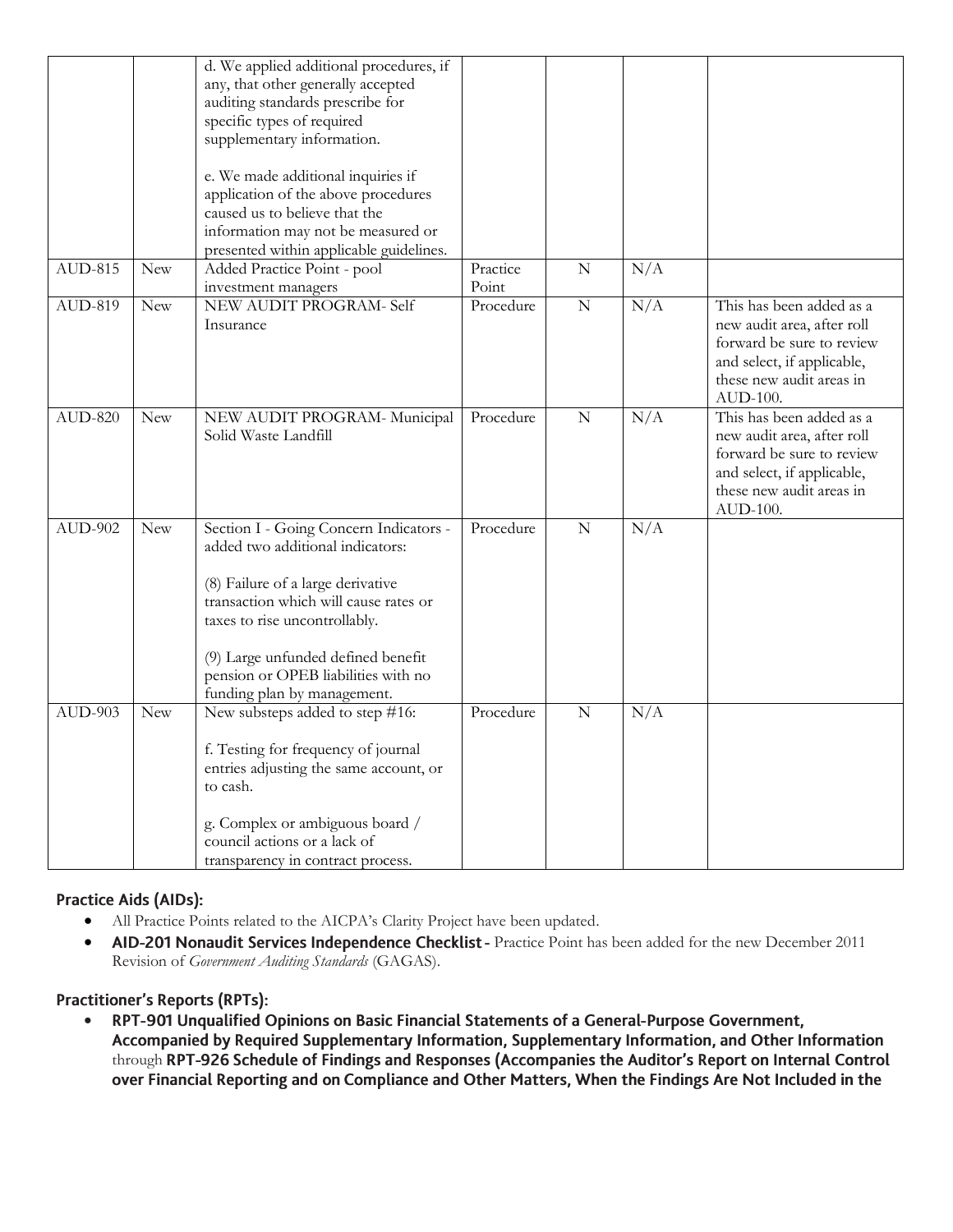**Body of the Auditor's Report)** have been revised, where applicable, to move the verbiage related to the requirements of SASs 118, 119, and 120 from the option Practice Points section and incorporate into the text of the reports.

# **Correspondence Documents (CORs):**

- COR-204 Audit Engagement Letter has been updated and optional language has been added for 990 preparation and comfort letter provision.
- COR-601 Audit Inquiry Letter to Client Legal Counsel If Management Has Provided Details of Legal Actions  $\bullet$ and COR-602 Audit Inquiry Letter to Client Legal Counsel If Management Has Not Provided Details of Legal **Actions** have been updated to include verbal update language (GASB-62).
- COR-810 Request for Confirmation of Insurance Policies Other Than Life Insurance has been updated to include a table to document insurance policy liabilities (GASB-59).
- COR-812 Request for Confirmation of Notes Payable through COR-814 Request for Confirmation of Lines of Credit, COR-823 Request for Confirmation of Bonds Payable, COR-827 Request for Confirmation of Bonds Refunding Transaction, COR-828 Request for Confirmation of Refunded Bonds Legally Outstanding have been updated to include enhanced language regarding credit defaults.

### **Resource Documents (RESs):**

- RES-001 Knowledge-Based Audit Methodology Overview and RES-003 Index of Audit Programs, Forms, and **Other Practice Aids** have been updated, where applicable, to reflect organizational and instructional changes noted above and below and revised to eliminate examples that are not relevant to audits of governmental entities.
- RES-KCO 2012 Governmental Entities Title Overview for Knowledge Coach Users formally RES-010 has been added as a reference document for the workpaper update information, along with a list of related workpapers for the title.

### In addition, forms and practice aids throughout have been updated, where applicable, to take into account:

Statements on Auditing Standards (SASs): SAS-121 *Revised Applicability of Statement on Auditing Standards No. 100, "Interim Financial Information*"

AICPA Audit and Accounting Guides: *State and Local Governments, with conforming changes as of March 1, 2011 Government Auditing Standards and Circular A-133 Audits, with conforming changes as of April 1, 2011 Audit Sampling—New Edition as of May 1, 2008*

AICPA Audit Risk Alerts: *State and Local Governmental Developments—2011 [Government Auditing Standards and Circular A-133 Developments](http://www.accountingresearchmanager.com/wk/rm.nsf/8befeab843ef00cd072564ac0082d2ad/a38491425ed4d0518625764100493761?OpenDocument&rnm=184359)—2011 [Current Economic Instability: Accounting and Auditing Considerations](http://www.accountingresearchmanager.com/wk/rm.nsf/8befeab843ef00cd072564ac0082d2ad/34e871633a13de7a86257641004b0eeb?OpenDocument&rnm=495626)—2011*

AICPA Statement on Quality Control Standards No. 8, *A Firm's System of Quality Control (Redrafted)*

Governmental Accounting Standards Board Statements (GASBs): GASB 63 *Financial Reporting of Deferred Outflows of Resources, Deferred Inflows of Resources, and Net Position* GASB 64 *Derivative Instruments: Application of Hedge Accounting Termination Provisions*

Governmental Accounting Standards Board Exposure Drafts (EDs):

ED *Reporting Items Previously Recognized as Assets and Liabilities*

ED *Financial Reporting for Pension Plans - An Amendment of GASB Statement No. 25*

ED *Accounting and Financial Reporting for Pensions - An Amendment of GASB Statement No. 27*

Government Accountability Office: *Government Auditing Standards – December 2011 Revision*

Also incorporated are changes made to OMB Circular A-133 through February 1, 2012.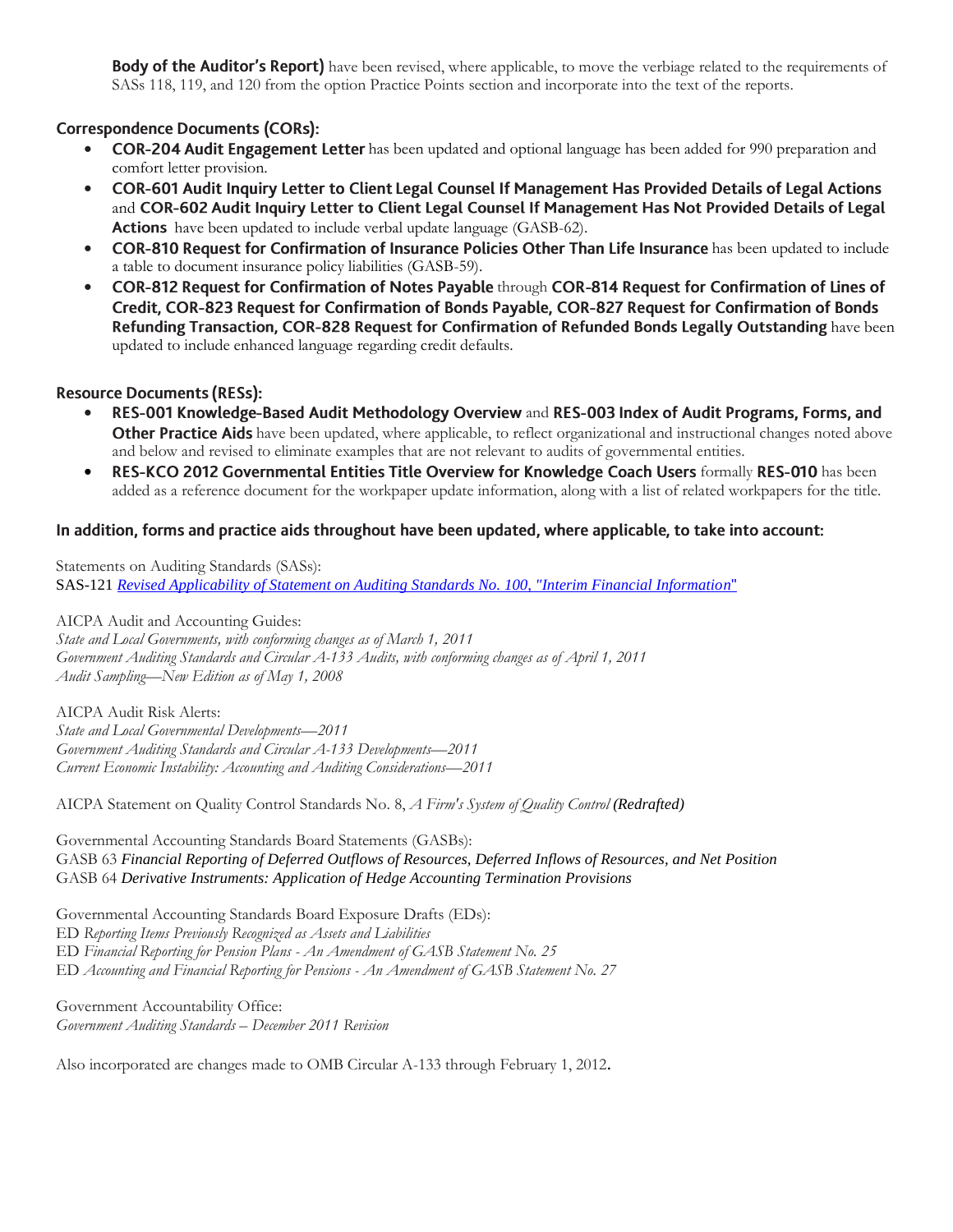# Additional Information on Knowledge Coach and the KBA Methodology

# **KBA Methodology**

**Knowledge-Based" Methodology** allows the results of one set of procedures to become the input for the next. The key components of the KBA methodology include:

- An Overview that guides auditors through the methodology.
- Customizable **Audit Programs** that take auditors through related steps and procedures.
- Practice Aids to help auditors complete steps or processes outlined in the Knowledge-Based Audit documents and Audit Programs.
- Auditor's Reports that provide a variety of sample auditor's opinions on audited financial statements.
- **Correspondence** documents that provide sample letters to be used in many other common situations.
- **Knowledge-Based Audit** documents, integral to the risk assessment and overall audit processes, which contain steps and procedures required by GAAS, GAGAS, and OMB Circular A-133, when applicable.

The AICPA's Auditing Standards Board's Risk Assessment Standards - The practice aids and tools in the 2012 Edition of **Knowledge-Based Audits of Governmental Entities** are designed around the AICPA's risk assessment standards to assist auditors of governmental entities by:

- Facilitating compliance with GAAS, GAGAS, and U.S Office of Management and Budget (OMB) Circular A-133 (OMB Circular A-133);
- Encouraging more effective audits through tailored audit programs and comprehensive practice aids;
- Helping auditors to focus on and respond to identified risks; and
- Enhancing audit documentation.

# ProSystem fx® Knowledge Coach

ProSystem fx® Knowledge Coach functionality allows auditors to use the Knowledge-Based-Audit methodology more efficiently by eliminating the need for duplicate entry of the same information, tailoring audit documentation to each particular engagement, and documenting the link between risks identified and procedures performed. **AUD-100 Tailoring Question Workpaper** is a document in Knowledge Coach that presents engagement-level questions designed to aid in tailoring the engagement documentation to fit each client. Completing the questions helps the auditor avoid duplication and unnecessary workpapers.

Before you begin your audit, please review the guidance in **AUD-101 Overall Audit Program**. This workpaper is intended to be your road map through a Knowledge-Based Audit methodology. You should start your audit with **AUD-100 Tailoring Question** Workpaper and AUD-101 Overall Audit Program.

**Risks** can be captured via the Risk Summary task pane from any Knowledge Coach workpaper by the current editor of **KBA-502 Summary of Risk Assessments**. This allows the user to continuously assess risks during the engagement. Several workpapers prompt the consideration of the presence of risks, but the Risk Summary task pane must be used to document those risks. All documented risks flow to the Risk Summary. To ensure risks show in findings tables, make sure to check the "workpaper identified in" field of the Risk pane.

**Information Flow** helps cut down on the time spent duplicating information across forms. In addition, the flow of consistent information ensures that information and updates to information are not missed between workpapers. Drill-down functionality helps the user navigate quickly to the source of the information, aiding in the review of the audit file.

**Diagnostics** help you keep track of unresolved issues like unanswered questions, incomplete risks, program steps not linked to risks or relevant assertions, missing workpaper, and more. Diagnostics now show when a form table has not been answered (i.e. tables in KBA-101 Overall Audit Strategy that are added by the tailoring questions in AUD-100 Tailoring Question Workpaper).

Links to Accounting Research Manager (ARM)- If you subscribe to an ARM library that includes audit content, you can link directly to source material from Resources within Knowledge Coach documents. These links have been updated to reference the accounting standards under the GASB and FASB Accounting Standards Codifications and the auditing standards issued by the AICPA and the U. S. Government Accountability Office (GAO). Also, if you subscribe to the *Knowledge-Based Audits of Governmental Entities Guide* on ARM, you can take advantage of brand new links to the audit guide material from within the Knowledge Coach documents.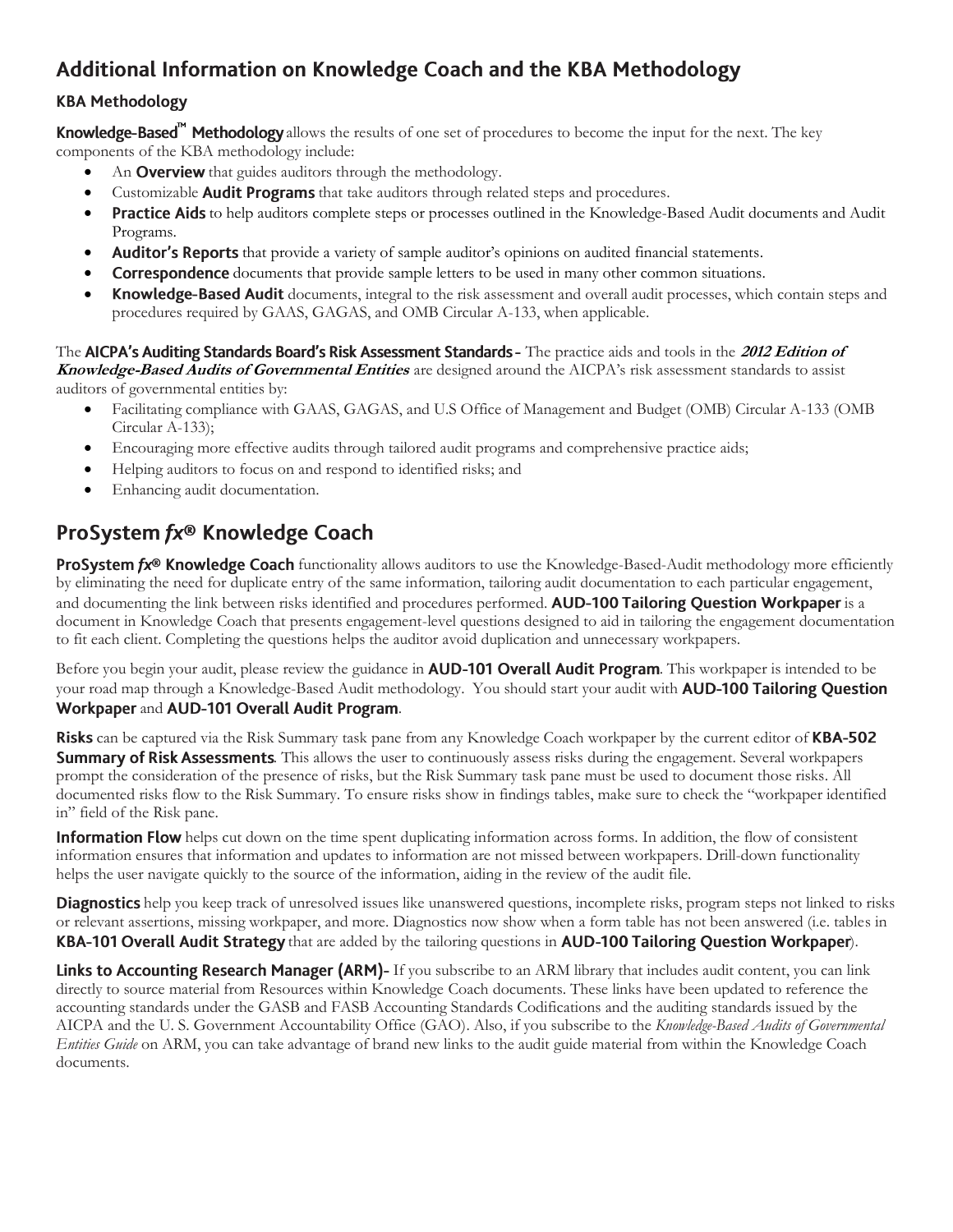**Interpretive Guidance** is integrated into each Knowledge Coach template through the Tips view of each new task pane. Informational features include Practice Points, Examples, Optional Workpapers, and Resources to help auditors work more effectively and efficiently. We have also added the ability to navigate from Resources within a document or the tip pane directly to CCH's Accounting Research Manager and industry audit guides by simply clicking on the Reference.

## **Important Notes**

- Make sure to save changes to workpapers before closing the workpaper or the binder to ensure data is correctly updated.
- If your Current Editor Knowledge Coach MS Word workpapers become read-only or crash, please do the following:
	- o Keep the binder with the affected workpapers open.
	- o Contact Customer Service at 1-800-PFX-9998, option 4 to obtain a repair utility.
- Knowledge Coach cannot be used within the Shared File Room (SFR) feature of Engagement. However, Knowledge Coach workpapers can be shared across team members through check in, check out, workpaper assignment, synching to the central file room, and through peer-to-peer synch in the same way that other Engagement workpapers are shared.

# **System Requirements**

- This title MUST be used with ProSystem *fx* Engagement version 6.8 and higher. If you are upgrading from ProSystem *fx*  Engagement 6.0, 6.1, 6.1.2, or 6.5, contact Technical Support at 1-800-PFX-9998, option 4 for detailed instructions.
- A minimum of 4GB of RAM is required for optimal performance when opening and navigating through ProSystem *fx*  Knowledge Coach documents.

# **Download Instructions**

Download the *2012 Knowledge-Based Audits of Governmental Entities* from the **ProSystem fx Knowledge Coach Updates** section of the ProSystem *fx* Engagement Support Web site at the following URL: **http://support.cch.com/updates/KnowledgeCoach**, then select the **Knowledge Coach Series** and **Download file** link next to the **2012 Knowledge-Based Audits of Governmental Entities.** On some occasions, the content package file (.KCP) has downloaded with the extension changed to .ZIP. If this occurs, change the extension of the downloaded file to KCP using all capital letters.

**Important**: ProSystem *fx* Engagement version 6.8 or higher must be installed on the computer in order to install this Knowledge Coach title. Additional requirements include Microsoft Office 2007, Microsoft Office 2003 Primary Interop Assemblies (PIA), and Visual Studios 2005 Tools for Office Second Edition Runtime (VSTOR).

The following 2012 Knowledge-Based Audits of Governmental Entities (7/9/12).KCP download is a proprietary file that must be installed from within Engagement. Save this KCP file to a location on your local drive, extract it, and follow the Installation Instructions included in the Release Bulletin.

# **Installation Instructions**

Once you have downloaded your Knowledge Coach title, you will need to add it to the list of titles within ProSystem *fx*  Engagement. The only additional system requirement is approximately 75MB of disk space to store your Knowledge Coach program content files. Refer to the ProSystem *fx* Engagement with Knowledge Coach Release Notes for any other system requirements.

After downloading the *2012 Knowledge-Based Audits of Governmental Entities* titles, do the following:

- 1. Launch the ProSystem *fx* Engagement Workpaper Management application so that the Local File Room displays. Select **Tools > Knowledge Coach Titles**.
	- The Knowledge Coach Titles window displays.
- 2. Choose **Add Title**.
- 3. Browse to the title package file (\*.KCP) that you previously downloaded and extracted from the ProSystem *fx*  Knowledge Coach Support Web site.
- 4. Choose **Open**.

The system displays a progress indicator while the title package is added. You will receive a message that the title has been successfully installed once the process is complete.

Once the title is added, you must release it so that other staff members in your firm can use it. You may also wish to "unrelease" previous versions of the title.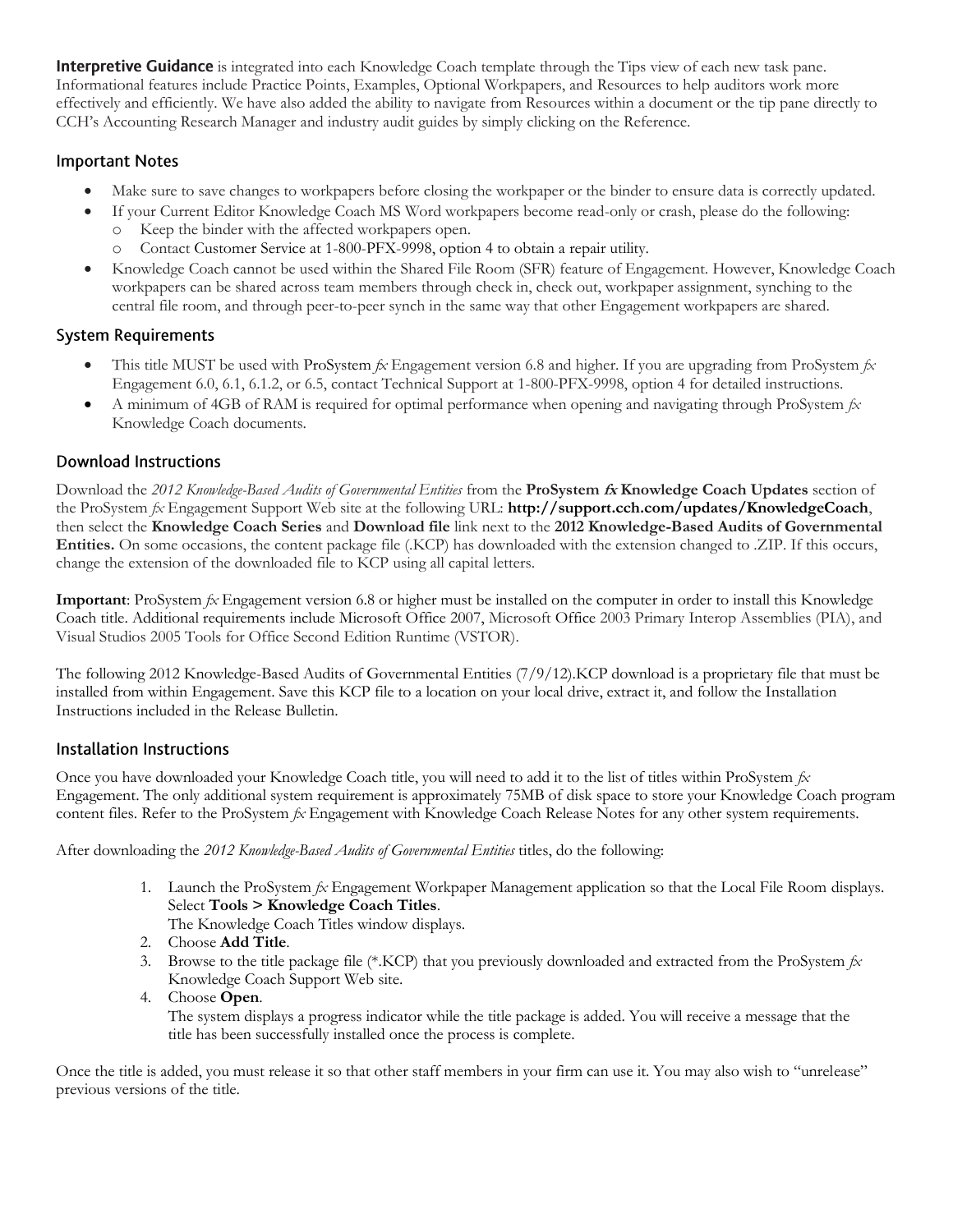To unrelease a title, do the following:

- 1. Select a version of the KBA Governmental Entities title.
- 2. Choose **Unrelease Title**. The date will be removed from the *Date released* column, and staff that do not have the staff group property right to insert unreleased titles will not be able to insert the unreleased titles into a binder.

**Note**: You can determine this access in the **ProSystem fx Engagement Admin** module by selecting a staff group and choosing **File PropertiesContent** "Insert Knowledge Coach workpapers from unreleased titles" option.

To release a title, do the following:

- 1. Select one of the Knowledge Coach titles in the list that has been added but is not yet released.
- 2. Choose **Release Title**. The current date and time will be displayed in the *Date released* column, and the status will change to "Released."

**Note:** You must add and assign a Knowledge Coach module as well as the Knowledge Tools title license in the ProSystem *fx* Engagement Administrator before using the workpapers.

**Important:** Once the *2012 Knowledge-Based Audits of Governmental Entities* titles have been added and released, they will be automatically deployed to other staff members when they login to the "Office" location, or when they synchronize a binder that contains Knowledge Coach workpapers from this title.

### **Online Permission Key**

Permission key files may be downloaded from our Web site at **http://tax.cchgroup.com** or when adding or updating the new licenses within ProSystem *fx* Engagement with Knowledge Coach version 6.8 and higher. After updating the license file in the ProSystem *fx* Engagement Admin module, licenses need to be assigned to the staff who will use 2012 *Knowledge-Based Audits of Governmental Entities*.

If you have not already established a Single Sign-on (SSO) account with Customer Service, we urge you to do so at this time.

Permission keys are no longer generally distributed via floppy diskette. You can choose to continue receiving the diskette by going to **http://tax.cchgroup.com/pfxsupport**, clicking the **Firm Administration** link, and making the appropriate selection (SSO access is required), or by contacting Customer Service at 1-800-PFX-9998, option 4.

#### **Accounting Research Manager**

CCH's Accounting Research Manager is the most comprehensive, up-to-date, and objective online database of financial reporting literature. It includes all authoritative and proposed accounting, auditing, and SEC literature, plus independent, expert-written, interpretive guidance.

Our Weekly Summary email newsletter highlights the key developments of the week, giving you assurance that you have the most current information. It provides links to new FASB, AICPA, SEC, EITF, and IASB authoritative and proposal-stage literature, plus guidance from financial reporting experts.

Our team of content experts updates the system on a daily basis, so you can stay as current as possible. What's more, our experts attend critical standard-setting meetings and summarize the results for you, which means you'll learn of newly released literature and deliberations of current financial reporting projects as soon as they occur! Plus, you'll benefit from their easy-to-understand technical translations. Our expert's interpretations clearly lay out what the rules mean from your perspective.

Newly available is the Knowledge-Based Audits of Governmental Entities, a guide that helps you comply with the most recent professional standards and guidance for the conduct of audits of governmental entities and to integrate the use of governmental entities practice aids, tools, and other resources with its guidance. This publication supplements and complements the Knowledge-Based documents that are available in Knowledge Coach.

With Accounting Research Manager, you maximize the efficiency of your research time, while enhancing your results. Learn more about our content, our experts, and how you can request your free trial by visiting

**http://www.accountingresearchmanager.com**. You can also access the Accounting Research Manager Web site by selecting the item in ProSystem *fx* Engagement from the Guidance tab on the Shortcuts bar in the Binder window.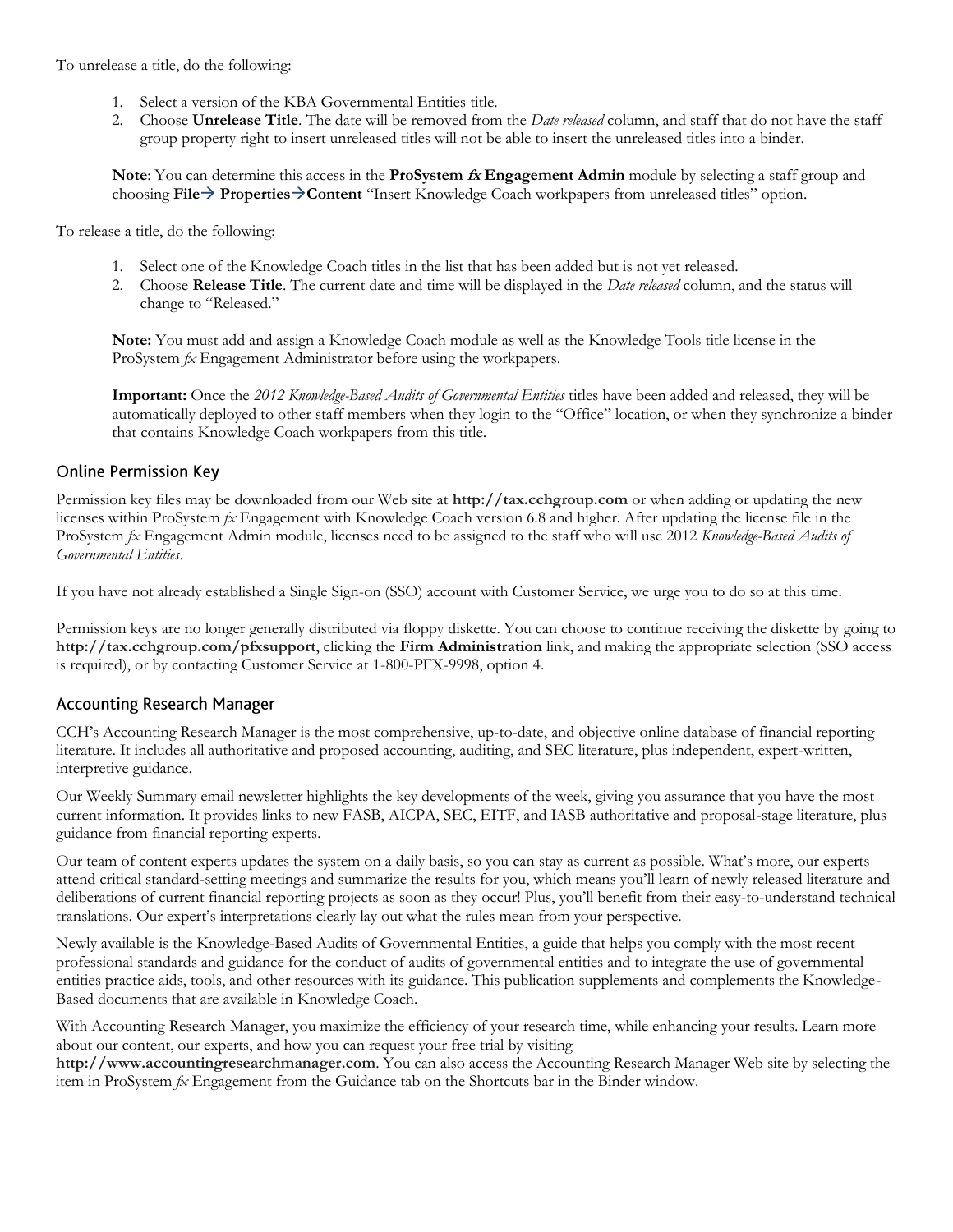### Links to Accounting Research Manager (ARM)

As indicated above, subscribers to an Accounting Research Manager library that includes source content can link directly to source material from references within Knowledge Coach workpapers. These links have been updated to reference the new Codification released by the FASB and available on ARM. The Codification on ARM is fully integrated with U.S. and international accounting standards, other non-authoritative materials, and industry leading interpretive guidance.

# **Using Your Knowledge Coach Content**

To use your Knowledge Coach Workpaper Templates, open a binder in ProSystem *fx* Engagement, select the workpaper tab into which you would like to insert the workpaper, and select **New Knowledge Coach Workpaper** from the toolbar or File menu. The New Knowledge Coach Workpaper dialog displays (*Figure 1*).

Select the New Knowledge Coach Title with the content you would like to use. You can only select titles you have installed. The information displayed changes to reflect the workpaper organization available for the selected title. Select the Knowledge Coach Workpaper Templates to insert into your binder and click **OK**. The Selected Workpaper Properties dialog displays. Each workpaper name is automatically loaded into the Name field. Add a workpaper index in the Index field and make any Name modifications you desire. You can also modify the tab location or the roll forward settings for each workpaper, then click **OK**. The integrated Knowledge Coach workpaper is now inserted into your engagement binder. For more information on how to use Knowledge Coach workpapers in your binder, see the Knowledge Coach User Guide.



**Figure 1 – New Knowledge Coach Workpaper**

| Download<br>Description:  | 2012 Knowledge-Based Audits of Governmental<br>Entities (7/9/12) |
|---------------------------|------------------------------------------------------------------|
| Version:                  | Engagement v. 6.8 with Knowledge Coach or higher                 |
| Release Date:             | July 2012                                                        |
| File size:                | 12MB                                                             |
| Approx. Download<br>Time: | 45 minutes at 56 kbps                                            |
| License:                  | Full Version                                                     |
| Platforms:                | Windows XP/Vista                                                 |
| Office:                   | Microsoft Office 2007 required                                   |